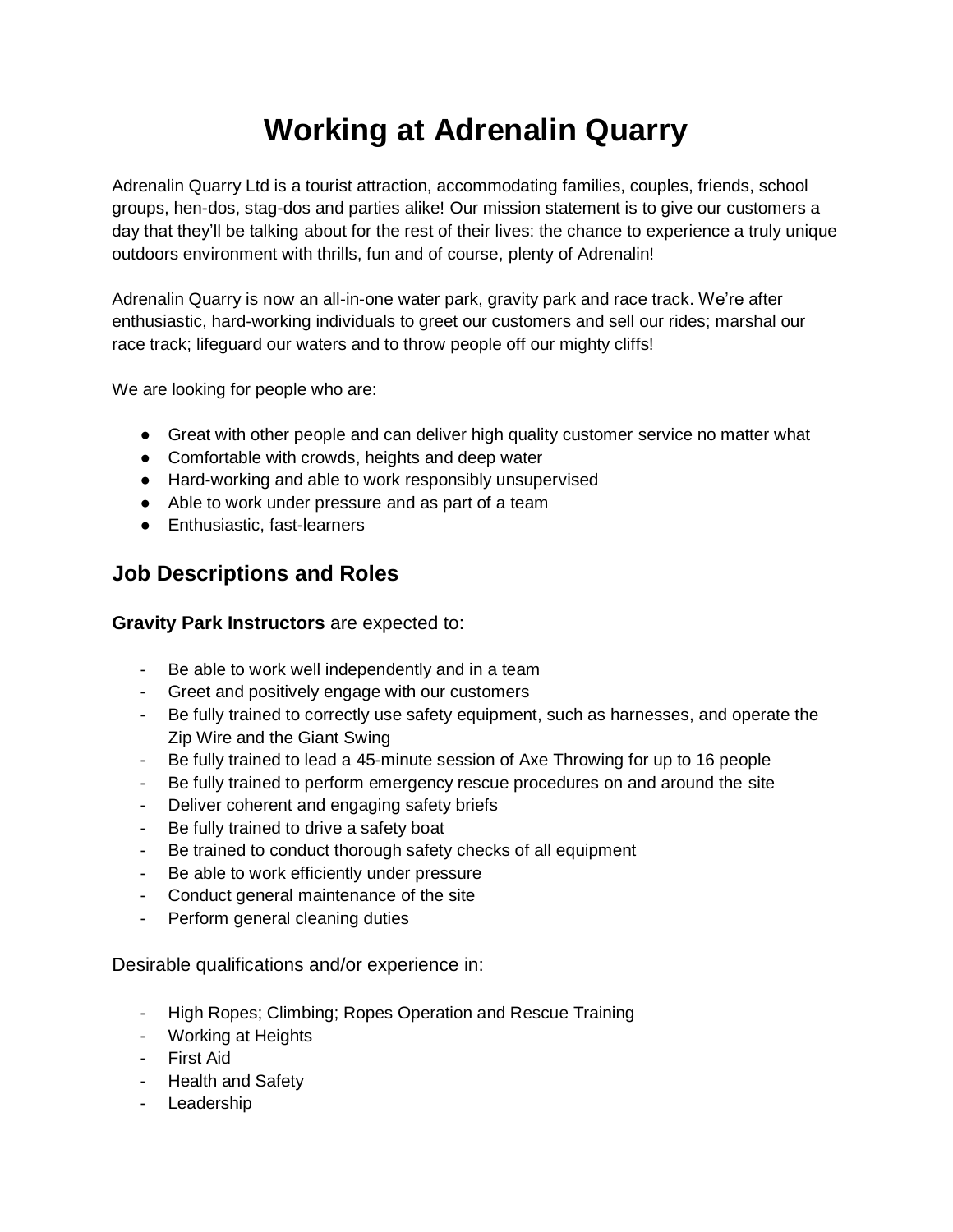#### **Water Park Instructors** are expected to:

- Be able to work well in a team, as well as being a strong leader
- Greet and positively engage with our customers
- Be fully trained to lifeguard on our Aquapark and coasteering sessions
- Be fully trained to perform emergency rescue procedures in the water
- Be fully trained to lead a 3-hour session of coasteering for up to 21 people
- Deliver coherent and engaging safety briefs
- Be fully trained to drive a safety boat
- Be trained to conduct thorough safety checks of all equipment
- Be able to work efficiently under pressure
- Conduct general maintenance of the site
- Perform general cleaning duties

Essential qualifications in:

- Lifeguarding

Desirable qualifications and/or experience in:

- High Ropes; Climbing; Ropes Operation and Rescue Training
- Working at Heights
- First Aid
- Health and Safety
- Leadership

#### **Karting Marshals** are expected to:

- Be able to work well in a team
- Greet and positively engage with our customers
- Be fully trained to safely marshal a race track
- To be fully trained to perform emergency procedures on and around the race track
- Deliver coherent and engaging safety briefs
- Be trained to conduct thorough safety checks of all equipment
- Be able to work efficiently under pressure
- Conduct general maintenance of the site
- Perform general cleaning duties

#### Desirable qualifications and/or experience in:

- Motoring
- First Aid
- Health and Safety
- Leadership